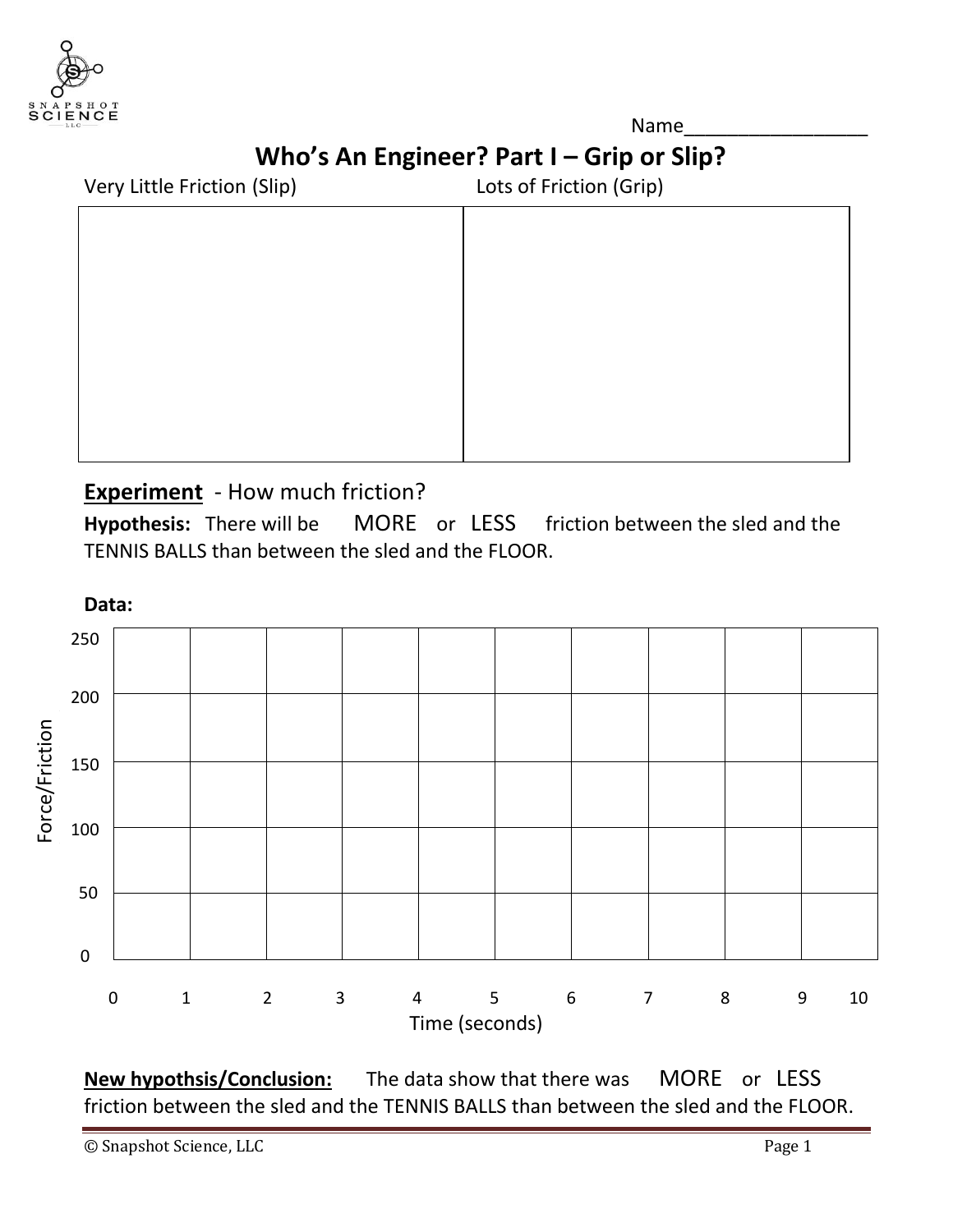

## **Explore Together**

At today's meeting of Snapshot Science Club (K-2), we put on our physics/engineering caps and learned about the force of friction acting against movement. We brainstormed what exactly friction is by examining the grip on our shoes and passing around some sand paper.

Our experiment measured the force needed for a participant to pull themself with a rope across the floor while sitting on a sled. A device called a force plate was used to graph the force during the experiment. The graph was automatically plotted in view of the students during the test. This allowed them to model or see what was happening in real time!

Next, we predicted what the graph would look like if the sled were pulled along on a layer of tennis balls. This was our hypothesis. We tested our hypothesis and made a conclusion based on what the new line looked like on the graph. Ask your budding engineer to explain the results in their words.

Now that we have a basic understanding of friction, we are ready for the activity at our next meeting we will build simple wind-up cars from easily-recycled, common materials and then test them with more or less friction between the wheels and the 'road' surface.

Since engineering is integral to virtually everything we use, one activity you can do with your child is to discuss how things are made to do what they do. Are there items you have around the house that you wish worked better? Share and discuss how different designs might work better. Build something together or take something apart and put it back together.

**NEXT Meeting:** Who's an engineer? (Part II)

Prize drawing each meeting…To encourage your child to share their experiences with you, after each Snapshot Science Club activity there will be a prize drawing. Participants simply need to bring back this sheet to Snapshot Science Club with your signature which indicates you have read the note and have discussed what they did with you. Their name will be put into a hat for a small prize related to science. There will be one winner each meeting.

**Parent Signature \_\_\_\_\_\_\_\_\_\_\_\_\_\_\_\_\_\_\_\_\_\_\_\_\_\_\_\_\_\_\_\_\_\_**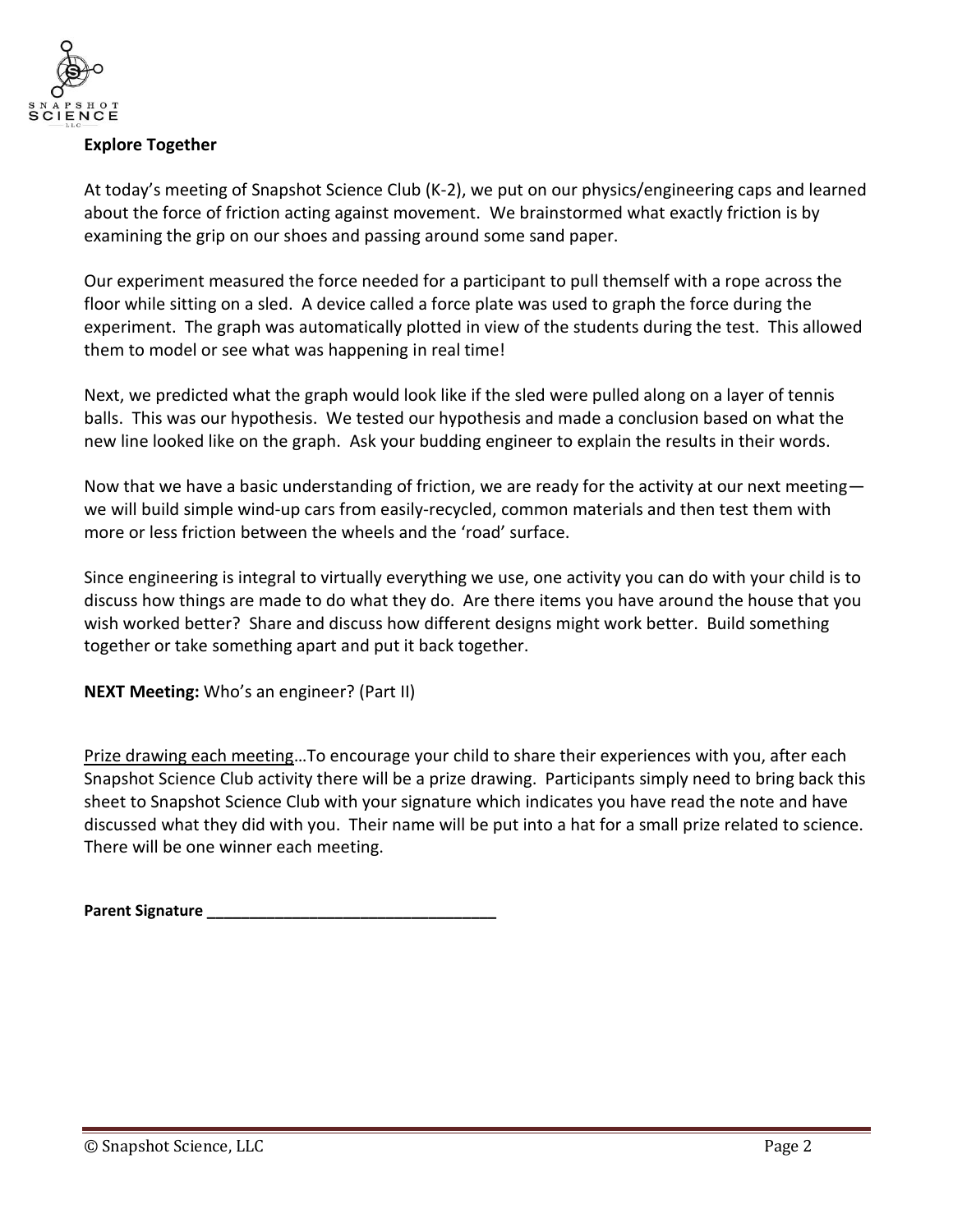

# **Activity 4: Who's an Engineer (Part I)**

**Central Ideas –** Students will understand that:

- 1. Engineers use science to design, build, and maintain useful things in the world, such as bridges, computers, cars, and shoes.
- 2. Friction is a force of resistance between the surfaces of two objects sliding against each other. Simply put, friction is grip NOT slip.
- 3. The level of friction depends on the properties of the materials in contact, ie. their shape, and abrasiveness, and mass.
- 4. A force plate can be used to graph and measure differences in friction between sliding surfaces in contact.

#### **Key Science Concepts:**

Friction, force, computer graph as a model, relationship between friction and force, experimental question/problem, hypothesis (testable prediction), measurement, data, table, conclusion

**Key Process Skills -** Students will:

Work as a team of scientists

Form a hypothesis/predict an outcome based on a similar event or previous experience Use a force plate and computer to observe, model, measure, and record data Data analyses - correlate more force (taller line on graph) with more friction Form a conclusion based on the data and hypothesis

**Standards:** connections to the 3 dimensions of the Next Generation Science Standards -- see Appendix A.

#### **Overview:**

The much-needed addition of Engineering to the national science standards with the publication of the Next Generation Science Standards (2013) emphasizes the important connection between the design process and science. Engineers use the process of science to better understand the factors that affect their designs. One such factor is friction. Friction is the focus of both this Snapshot Science Club activity and the next one.

After a short discussion about what engineers do, students explore friction by considering a variety of situations and compare the soles of each other's shoes. Friction describes the force of resistance between the surfaces of two objects sliding against each other. The familiar terms of grip and slip are useful to help students remember what friction is—more friction is grip, less friction is slip. Two different grits of sand paper are passed around the group to further emphasize the idea of more or less friction. Students then draw something with little friction between surfaces and also something with lots of friction between surfaces.

In the experiment, students all team up to measure the force needed by a student to pull herself with a rope across the floor on a plastic sheet sled. The rope is tied to a Vernier force plate connected to a computer and projector. The system projects a real-time line graph that shows the change in force (Newtons) with time (10 seconds). Students draw the line onto the graph on their handout. This model is then used to make a prediction about how much force is needed if the person is sitting on a sled on top of a bunch of tennis balls while running the experiment. Their prediction/hypothesis is drawn as a line/curve onto their graph using a different color. If the prediction is more friction then the line is drawn above the data. If their prediction is less friction then the line is drawn below the data. The experiment is run again with tennis balls and then results are analyzed.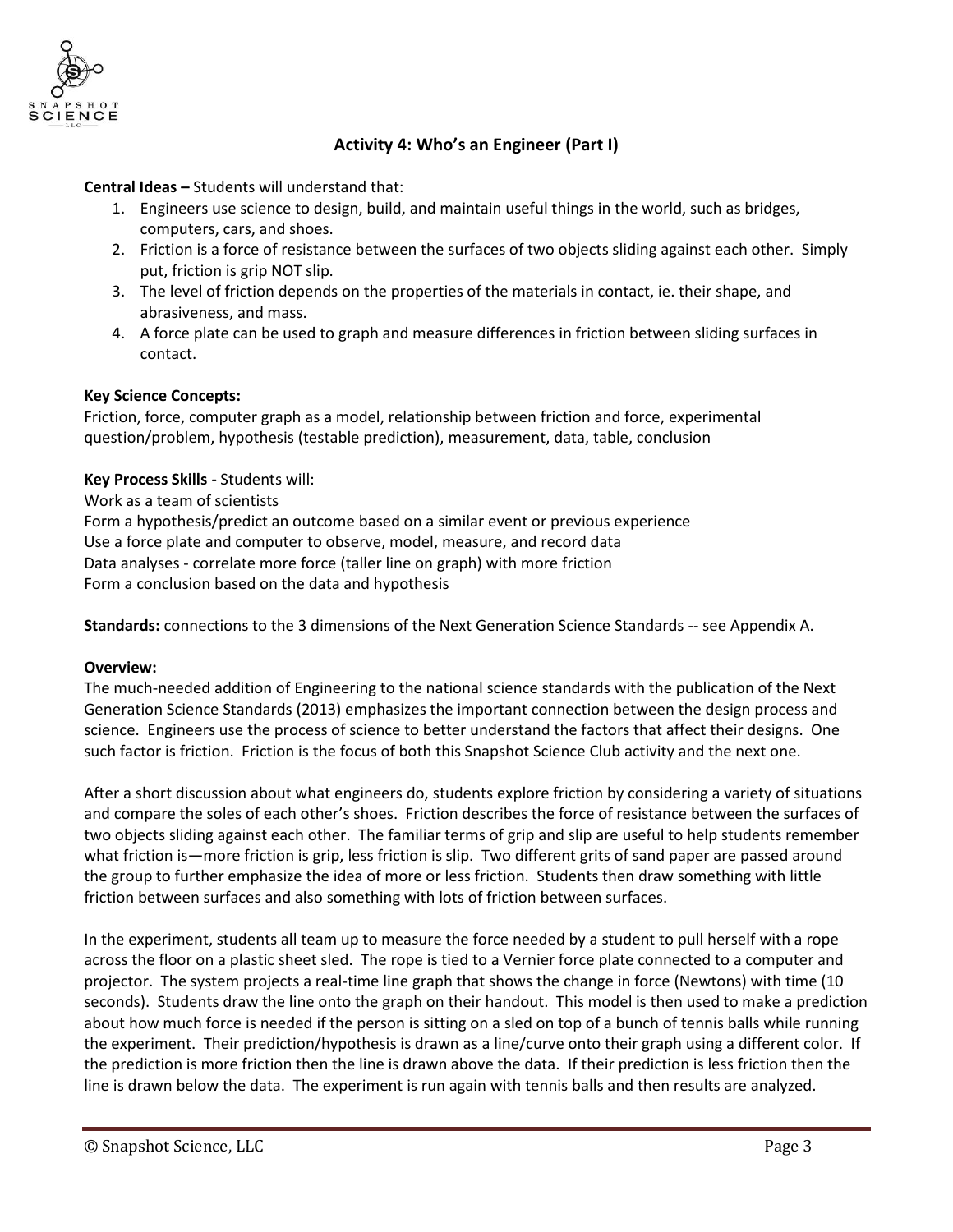

#### **Materials:**

(In order of appearance)

- Lab coat
- Student handout
- Pencils
- Markers or colored pencils
- Clipboards
- Sandpaper samples
- Experiment apparatus
	- o Vernier force plate
	- o Go-Link!
	- o Rope
	- o Plastic sheet sled
	- o 50 tennis balls
	- o Computer with USB port & Logger Lite installed
	- o Projector hooked to computer

## **On-site preparation:**

- Read Who's an Engineer (Part II) to know how this lesson and the next fit together!
- Prep car parts prior to arrival. *See Car Kit instructions (Figure-7*)
- Set up experimental area. Leave tennis balls hidden in box. (Figures-3-5)
- Set up Vernier force plate for lower range of measurement with the switch on the unit.
- Test computer, projector (if used), software & force plate.
- Plug force plate into Go-Link!, then Go-Link! into USB port of computer.
- Open Logger Lite software and Graph Options (see Figure-1). In order to match the scaling on the graph on the student handout, set up X axis between 0-10 seconds and Y between 0 and 250 N (see Figure-2). Change scaling for both axes to manual.

|                                                                                                          |                                                  | <b>Graph Options</b>                                                | $\times$                                                               |  |  |
|----------------------------------------------------------------------------------------------------------|--------------------------------------------------|---------------------------------------------------------------------|------------------------------------------------------------------------|--|--|
|                                                                                                          |                                                  | <b>Graph Options</b> Axes Options                                   |                                                                        |  |  |
| Experiment Data Analyze Insert Options Page Help<br>Edit<br>File                                         |                                                  | Y-Axis:                                                             | X-Axis:                                                                |  |  |
| Graph Options<br>$\hat{\mathbf{\Xi}}$                                                                    | J∕2                                              | Label:                                                              | Column: Time (s)                                                       |  |  |
| Table Options<br>Open<br><b>New</b>                                                                      | $\mathbf{A}$<br>Scale<br><b>Stats</b><br>Examine | Y-Axis Columns:                                                     |                                                                        |  |  |
| <b>Meter Options</b>                                                                                     |                                                  | $\lambda$<br>$\Box$ Latest                                          | Rotate Tick Labels $\begin{bmatrix} 0 & \vee \end{bmatrix}$<br>Degrees |  |  |
| Text Options                                                                                             |                                                  | Time (s)<br>$\overline{\phantom{a}}$<br>$\overline{\vee}$ Force (N) |                                                                        |  |  |
| <b>Time</b><br><b>Text Annotation Options</b>                                                            |                                                  | $\Box$ Run 1                                                        | Make All Values Major Ticks                                            |  |  |
| (s)                                                                                                      |                                                  | Time (s)                                                            |                                                                        |  |  |
|                                                                                                          |                                                  | $\boxed{\checkmark}$ Force (N)<br>$\Box$ Run 5                      | Scaling: Autoscale Larger                                              |  |  |
| Figure-1                                                                                                 |                                                  |                                                                     | 0.00                                                                   |  |  |
|                                                                                                          |                                                  | Autoscale Larger<br>Scaling:                                        | Left:                                                                  |  |  |
|                                                                                                          |                                                  | 250.0<br>Top:                                                       | 10.00<br>Right:                                                        |  |  |
|                                                                                                          |                                                  | 0.0<br>Bottom:                                                      |                                                                        |  |  |
|                                                                                                          |                                                  |                                                                     |                                                                        |  |  |
|                                                                                                          |                                                  | Help                                                                | Done<br>Cancel                                                         |  |  |
|                                                                                                          |                                                  |                                                                     |                                                                        |  |  |
| Figure-2<br>Place handouts, clipboards, pencils, and sandpaper samples near gathering area.<br>$\bullet$ |                                                  |                                                                     |                                                                        |  |  |
| and the contract of the contract of the contract of the contract of the contract of                      |                                                  |                                                                     |                                                                        |  |  |

#### **Safety Considerations:**

Watch for trip hazards with rope, cords, balls. Instruct students to pay attention for these on their arrival. The skewers used for the car kits can be sharp.

- Sample car kit
	- Parts for each car kit (Figure-5)
		- o Plastic sandwich bag (zip)
		- o Toilet tissue tube (pre-punched)
		- o 4 plastic milk caps (pre-drilled)
		- o 2 axles (longer wood pieces)
		- o 1 anchor (pointed wood piece)
		- o Rubber band
		- $\circ$  1 jumbo paperclip
		- o 2 Wide rubber bands
- Prizes for drawing
- Bag with signed handouts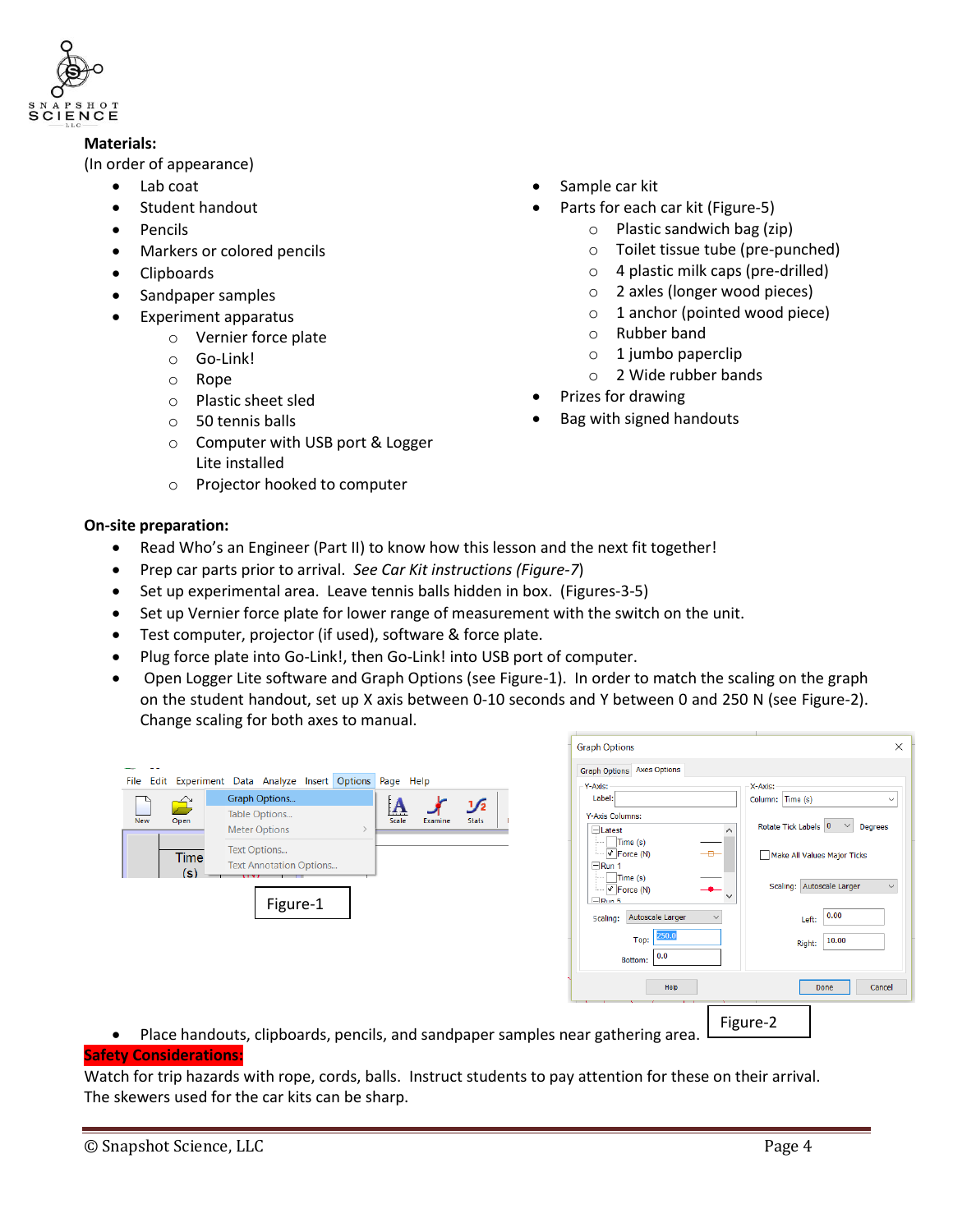

#### **Instructional Plan/Procedure:**

- Introduction to Engineering and Friction
	- a. Greet the students and collect signed handouts. Place them in the prize drawing bag for later.
	- b. Start with students sitting in a circle on the floor.
	- c. Discuss What is an engineer?
		- i. Someone who uses science to design things to work a certain way.
		- ii. Example designs bridges, cars, tools, computers, glue-on sticky notes
	- d. Engineers need to know about lots of forces. Friction is one such force.
	- e. Discuss What is friction? Friction is grip (between two surfaces)
	- f. Observe examples of friction
		- i. Look at your shoe soles. Which ones grip best or have the most friction?
		- ii. Rub hands together. What happens? Friction causes objects to get warm.
		- iii. Sandpaper Ask students to decide which piece can produce the most friction. Keep the answer to yourself until everyone has had a chance to touch them. Pass one around and then the next one. Discuss results.
	- g. Pass out pencils, handouts, and clipboards.
	- h. Ask students to draw a picture of something with little friction (slippery) in the box on the left and something with lots of friction or grip in the box on the right.
	- i. Ask a couple of students to share their picture ideas.
	- j. Leave supplies at the gathering space.
	- k. Instruct students regarding trip hazards .
	- l. Move to experimental space.
- Experiment
	- a. Explain the computer model & force plate set up. Push on the force plate to demonstrate how the force is shown to increase on the computer screen.
	- b. Explain that the force plate will be used to measure how much force is needed for someone to pull them self across the floor. The teacher holds the force plate with the rope around it (see Figures-3-5). A student will sit on the sled with toes through the handles and pull them self along the floor from one end of the track to the other. *Tennis balls are not used at first\**.





Figure-3. Force plate Figure-4. Track with tennis balls\*



Figure-5. Student in ready position

- c. Pick a volunteer to perform experiment. Everyone may get at least one chance to try after the experiment, depending on cooperation and time.
- d. Pick a volunteer to start data collection on computer. Briefly instruct student how to start.
- e. Position onlookers in a safe area away from any trip hazards, but within view of graphing software.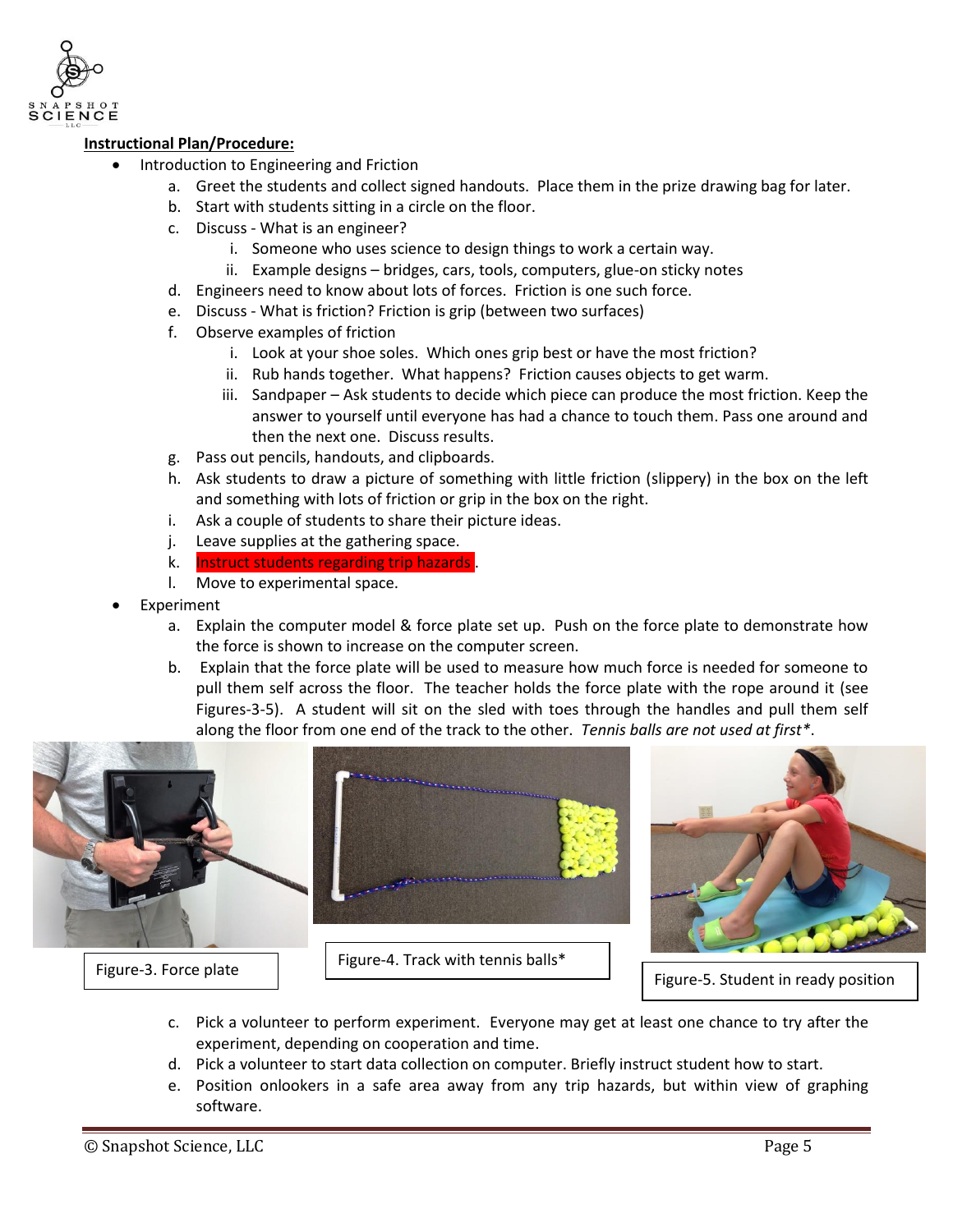

- f. Perform a practice run or two. Ask if volunteers are ready and be sure other students are watching the graph. Use a countdown such as "On your mark, get set, go" to sync the science team's effort. It may be useful to instruct the computer volunteer to press "select" a second before "go". This way the entire run will be collected, even if the sled rider pulls too soon.
- g. Be sure to store each experiment trial in order to compare the runs/trials with each other (see Figure-6). After a run, choose experiment>store run. If the run was not successful, you can choose experiment>clear run instead.



Figure-6. Force plate data showing run on carpet (red/top) and run on tennis balls (purple/bottom).

- h. Trial 1 If the practice run looks good, store it according to g. above, and move on.
	- i. Point out the peak on the graph and tell the students what the highest force is.
	- ii. Students will now get their clipboards and draw the curve on their handout with their pencil. The curve does not need to show every peak and valley, as long as the general trend and approximate peak height is close.
- i. Hypothesis Ask students to predict whether more or less force will be needed if the sled were on balls.
	- i. Have them circle their hypothesis on the handout.
	- ii. Ask students "If it takes more force to pull the sled on the tennis balls, will the next curve be higher or lower than the first trial?" (higher)
	- iii. Students should use a marker or different color to draw a prediction curve on their graph.
- j. Trial 2 Put the tennis balls in the track as shown in Figure-4.
	- i. Run trial 2 with the same volunteers in place for consistency.
	- ii. Store the run according to g. above.
	- iii. Students use a third color or different mark to draw the trial 2 results on their graph.
- k. Conclusion Ask students to circle their New Hypothesis/Conclusion.